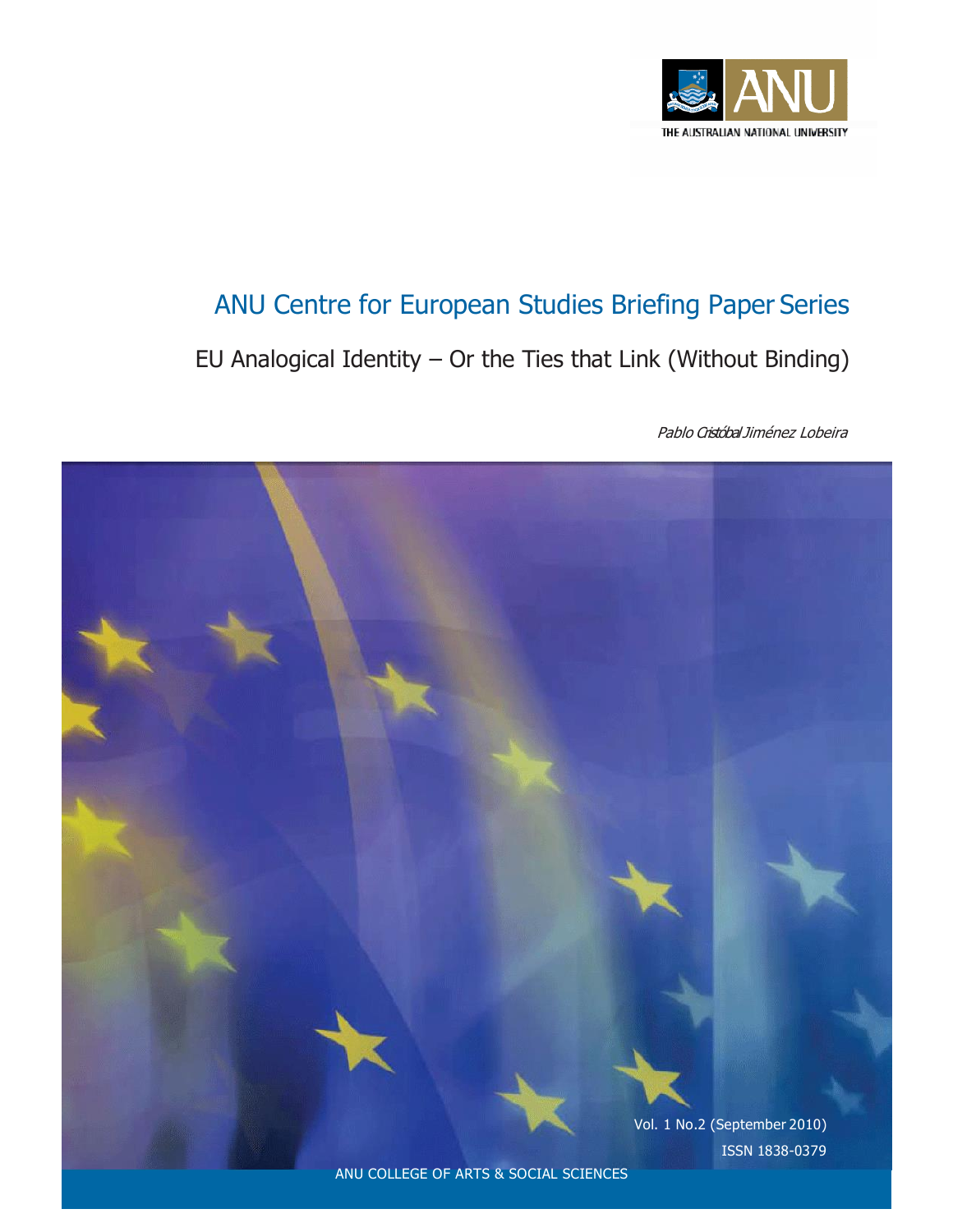#### **EU Analogical Identity – Or the Ties that Link (Without Binding)**

Pablo Cristóbal Jiménez Lobeira<sup>1</sup>

*Abstract: From the political point of view, European Union (EU) integration implies some kind of unity in the community constituted by EU citizens. Unity is difficult to attain if the diversity of citizens (and their nations) is to be respected. A thick bond that melts members' diversity into a 'European pot' is therefore out of the question. On the other hand, giving up unity altogether makes political integration impossible. Through a meta-theoretical analysis of normative positions, this paper proposes a composed notion of European identity that links without binding. It contains four facets – cultural, political, social, external – with nuances, expressed in three binaries, that cut across all of them – history-project, ethos-achievement, commonness-uncommonness. I will submit that a workable European identity (and the related concepts of unity, polity and citizenship) can be better conceived as analogical – a mid way between blending unity and irreconcilable diversity.<sup>2</sup>*

*Keywords: analogical, diversity, EU citizens, EU political community, European identity, facets, nuances, unity*<sup>3</sup>

In a previous article I alluded to Europe's soul searching and analysed tentative, competing positions regarding what that soul – European identity  $(EI)$  – ought to be. My goal was to show how the notion of EI had been used in political discourse and in academic writings by representative authors. I suggested that the notion of EI might not lie in *only one* of the competing positions, but maybe in a harmonious combination of several of them: they appeared to be compatible with each other as different aspects of a single concept (Jiménez 2010:12-4). That paper was mainly focused, however, on explaining the different positions. The task of showing how they could be harmonised in a richer concept (called there 'composed EI') was signaled as requiring further research (Jiménez 2010:15-6). This is the task I intend to follow now.

To that end, I will point out pertinent traits (or 'facets') respectively proposed by each position as well as common patterns (termed 'nuances') that emerge in all of them. After that I will attempt to show how all those elements can compose one comprehensive concept, analogical in character.

## **A multi-faceted soul: positions on EI**

Romano Prodi (2000:40-49) used the term 'soul' to describe the glue that holds the EU together. The concept is difficult to express and almost any similar term can be misleading. Renan (1882) faced a similar problem when defining national identity: after discarding options like race, language,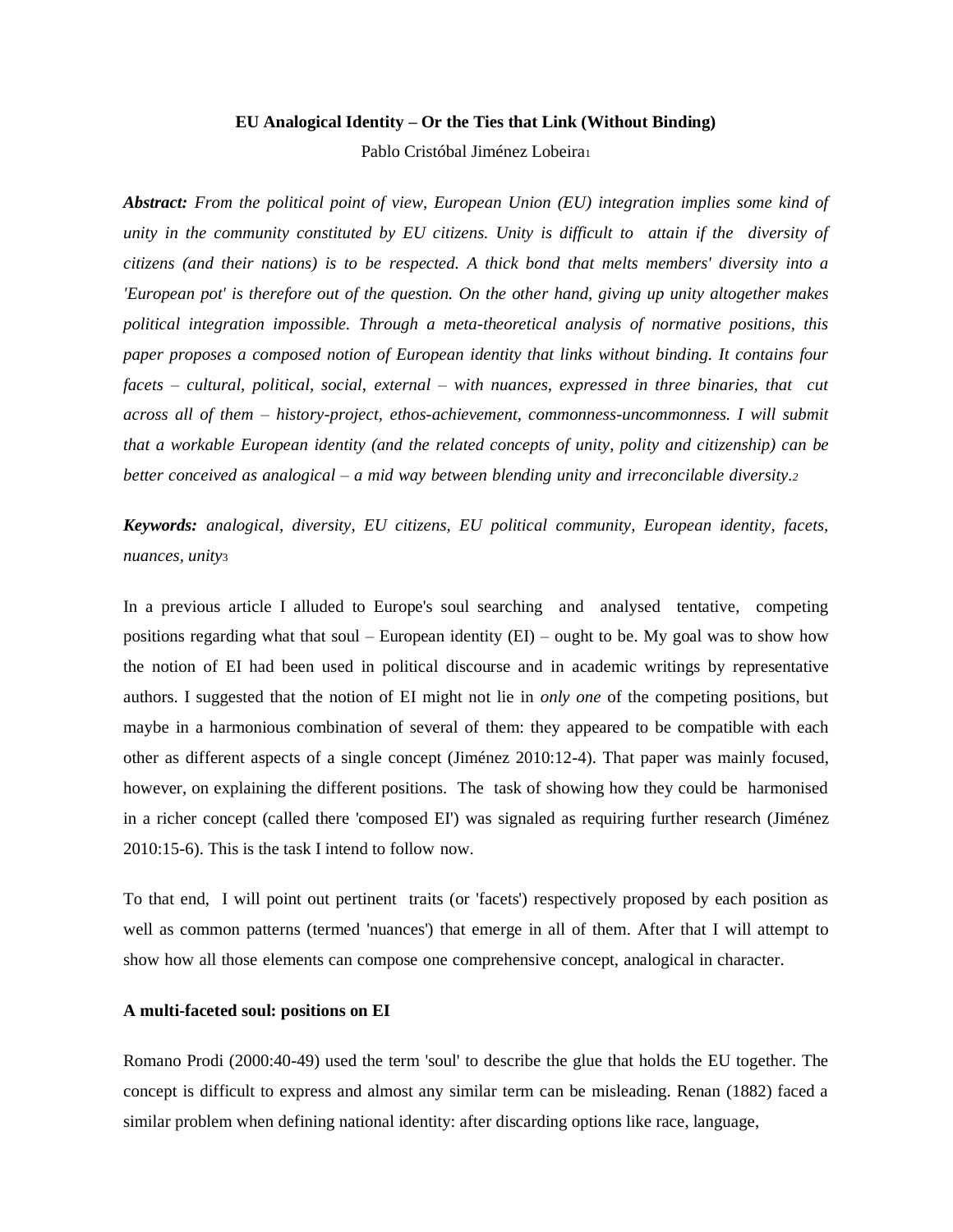territory, common benefit and religion he would say that a nation *was* a soul, a spiritual principle4. 'Soul' might be conceived also as a vital principle or core of something, what explains it and gives it unity. Arguably, the EU can (continue to) be a polity (of sorts) if it finds, possesses and fosters, a source of unity that links or binds its citizens: that source of unity is the referent of EI.

In the first article I explained how five positions emerged from Walkenhorst's research (Jiménez 2010:3-4). My choice of the authors sustaining each perspective came about after a lengthy literature review on the subject, trying to find thinkers that were both prominent in their respective fields of research and specifically interested in EI.

I named the five positions on EI 'cultural', 'deliberative', 'social', 'international' and 'post-modern' (Jiménez 2010:4-12). Here I will call them, respectively, 'cultural', 'political', 'social', 'external' and 'cosmopolitan', to express their meaning better – the content is the same. Exponents of those positions were, correspondingly, Joseph Ratzinger, Jürgen Habermas, Anthony Giddens, Ian Manners and Gerard Delanty. Since the positions have already been described in my former paper, here I will only present a summary of each in order to recapture the discussion.

Ratzinger (2006, 2007) argues that two essential parts of EI are the cultural traditions of the Bible (Judaism and Christianity) and the Enlightenment. He deems both traditions complementary and foundational for the success and prosperity Europe has achieved today. He perceives a danger in stressing only one of those elements (more often the Enlightenment) in detriment of the other (the Biblical tradition). Denial of one of these components from the collective memory can only be damaging to the EU political community, which was founded and developed in no small part thanks to that common moral background shared by leaders and citizens alike in the second half of the XX century. Recognising those essential traits of their culture will help Europeans not only to better remember who they are and maintain their so-far successful project, but also to receive, understand and interact with immigrants and new citizens with very different cultural (and moral) backgrounds.

Habermas (& Derrida 2003; 2006) advocates for an EI based on the laws that EU citizens can give themselves as deliberative consociates and obey under conditions of equality. Though he sees the law as sufficient ground for the founding and working of the political community, he nonetheless relies on some memories when looking for a common background from which European values derive, and which can foster collective identity and civic solidarity. Those memories have to do mainly with the cultural and moral heritage springing from the Enlightenment. He uses the contrast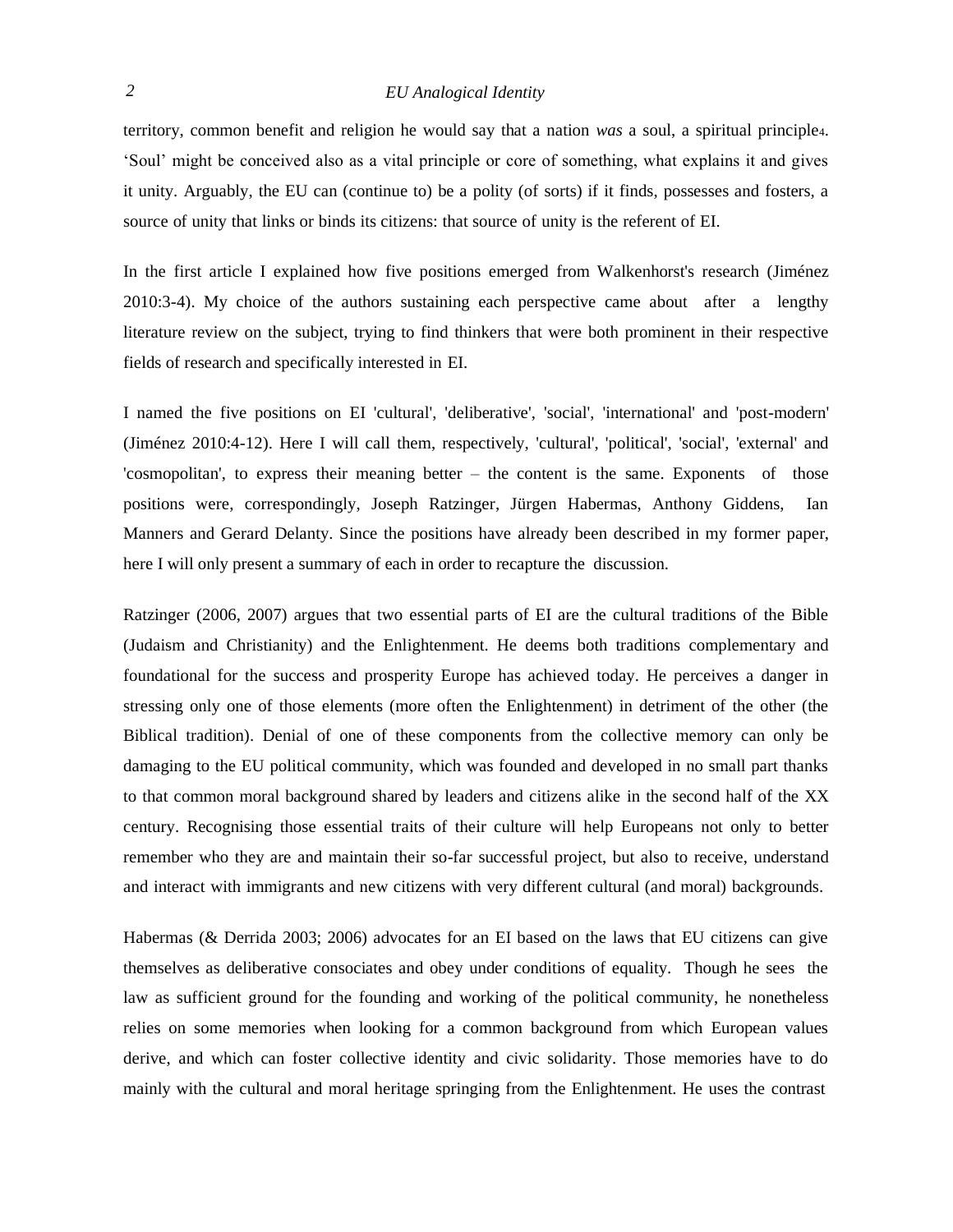between Europe and United States to stress the singularity of the former as peace-seeking, powermoderated, colonially-reflective, market-controlling and religion-suspecting.

Giddens (2007) describes EI by means of the concept of the 'European Social Model' that implies a way of life based on a peaceful society, democracy, human rights, market economy and generous welfare. The paragon of these achievements would be Scandinavia. The social model has given Europeans influence to promote democracy, the rule of law, environment responsibility and other similarly desirable outcomes in neighbouring countries and in the world. He advocates for clear borders for Europe and a limit to expansion in order for EU citizens to afford the way of life they have achieved.

Manners (2008) focuses on the external image of the EU citizens' political community as their source of identity. The face of such political community is that of being a normative power, which is example and promoter of peace, freedom, democracy, human rights, the rule of law, equality, social solidarity, sustainable development and good governance. He contrasts the EU with United States, Russia and China - 'significant others' – as a way to make his point even clearer. The normative power of the EU relies on international law, negotiation and the ethics of universally accepted values and principles.

Finally, Delanty (2005, 2010) depicts EI as a cosmopolitan dialogue transcendent of the limits of Europe alone and in constant transformation in the interaction with diversity and plurality in a globalised context. He sees EI as a mode of recognition and discursive rationality which is decentred, not uniquely European and open to differentiation and diversity.

#### **Common parameters: nuances of EI**

Having summarised each of the positions, I would now like to take some of the terms hinted at in the former paper (Jiménez 2010) and clarify them further. In this section I deal with common or general parameters that are present in all of the positions and shade them in a balance between binaries of nuances contained in each parameter.

The first and most generic binary is given by the Individual-Collective (or person-group) nuances. When we speak about EI, whose identity do we mean? Though there are many studies attending to the personal identities of many Europeans, here the focus is rather on the identity of Europeans taken as a collective. Or, to be more precise, the identity of EU citizens considered as a political community.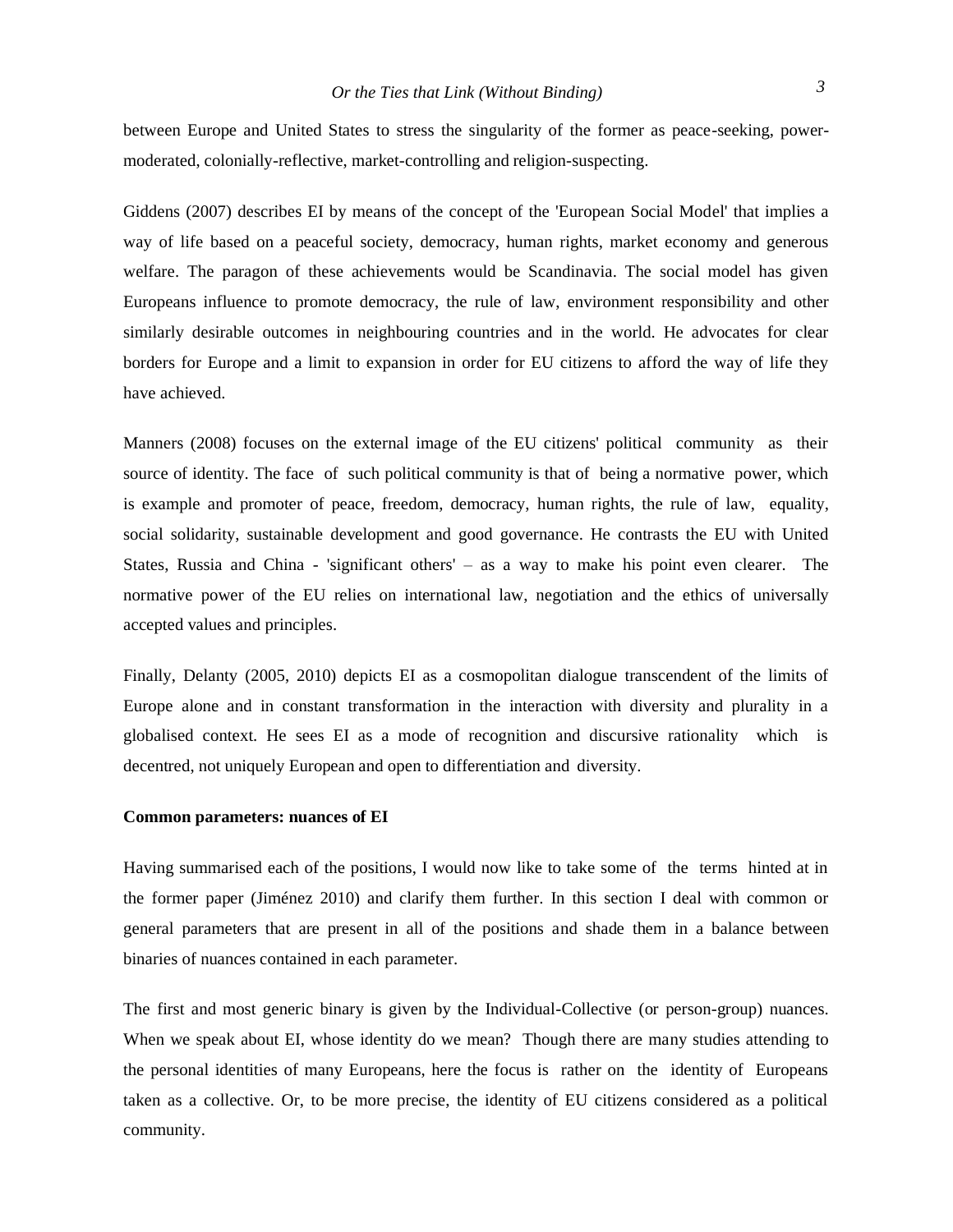The second binary can be described by using the nuances Subject-Object. The former is the experience of the EU citizens in the form of belonging, solidarity, attachment, and allegiance, usually based on the perception that the members of the political community are a collective 'one' in a certain way – share a degree of 'sameness' among them. The latter refers to the cause or source of that experience (the aspects or facets analysed in the precedent section).

The third binary shows the Janus-like, Heritage-Project nuances of EI, with one face towards the past and the other towards the future. Like other identities, EI has a determined or inherited component, which as such can be remembered, forgotten or denied, but not erased - Heritage. Memory and history are often viewed as elements of person and group identities. The past is given, and in that sense closed, immovable. That history can be interpreted in different ways and memory can be selective, does not change the past's determinacy.

But identity is not only what we have been, but also what we want to be, what we chose to become - Project. Failure to acknowledge history can lead to denial of an important quality of identity. Conversely, failure to see the future might cause unrealistic optimism (if the history is considered 'good') or to despair (if thought of as 'bad'). Project and construction are also parts of identity, uncovering its open, undetermined side – therefore susceptible of choice.

Omission of either of those faces causes shortsightedness and confusion, the impression of enslaving fixity or unlimited freedom. A balance between the two aspects brings a realistic conception of EI. EU citizens cannot understand who they are if references to the past are ignored, but that does not determine what they will become in the future, which is an open question. The power of the past is transcended by the freedom towards the future, but that freedom arises in the context of the past.

The fourth binary includes the nuances Ethos-Achievements. The community of EU citizens is likely to be proud of (or at least satisfied with) their results in terms of peace, democracy, human rights, social equality and generalised welfare – all of them Achievements. But how or why did they attain them? Was it, for example, thanks to their legal organisation, their moral virtues, or their cultural atmosphere? This is the foundational, Ethos nuance. Arguably, the good results can continue to be obtained if attention is paid to ensuring their foundations are kept and fostered.

The last and fifth binary is Commonness-Uncommonness. Identity is more easily perceived in the presence of contrast. Recognising what they do not have in common with other political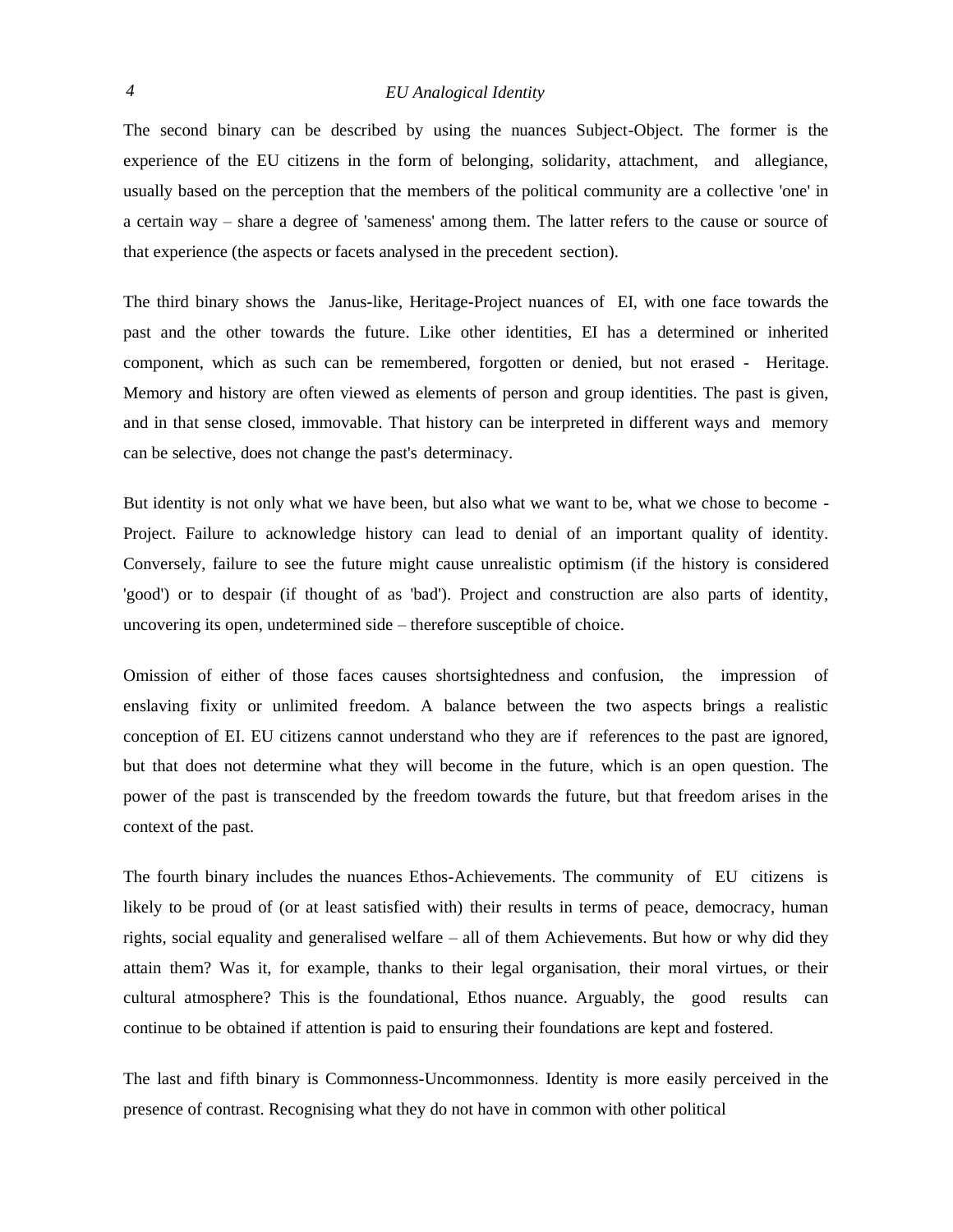communities helps EU citizens to see what they do have in common among them. The commonnessuncommonness binary refers to what EU citizens perceive as familiar across different states, as well as to the way they think of themselves when they are abroad – in extra-European contexts. Many EU citizens may feel 'more European' when they live in a different region of the world, and find that, for instance, as Slovenians they have more things in common – they share more 'sameness' – with the Irish than either of them do with, say, Cambodians.

Now let us look at these approaches from the perspective of the parameters of EI described before. We could summarise their interaction as follows:

| <b>EI</b> Nuances | Individual- | Subject- | Heritage- | Ethos-       | Commonness-         |
|-------------------|-------------|----------|-----------|--------------|---------------------|
|                   | Collective  | Object   | Project   | Achievements | <b>Uncommonness</b> |
| <b>EI</b> Facets  |             |          |           |              |                     |
| Cultural          | V           | $\Omega$ | H/P       | E/A          | C/U                 |
| <b>Political</b>  | V           | O        | P/H       | E/A          | C/U                 |
| Social            | V           | O        | H/P       | A/E          | C/U                 |
| <b>External</b>   | V           | $\Omega$ | H/P       | A/E          | U/C                 |
| (Cosmopolitan)    |             |          | P         | ۰            | $\mathbf{I}$        |

All of them move in the Collective  $(V')$  realm of the first binary, and concentrate mainly on the Objective ('O') part of the second binary. Nearly all of them place their ideas both on the level of History ( $H'$ ) - the past - as well as of Project ( $P'$ ) – construction, the future – differing only in the emphasis they give to each nuance of that third binary. The cosmopolitan position seems to stress only the Project nuance. Regarding the fourth binary, nearly all of them refer to the Achievements ('A') of the European project and recognise more or less importance to the Ethos ('E') that made them possible (except again for the cosmopolitan position). Finally, nearly all of them have an idea of Commonness ( $(C') - 'us' -$  and Uncommonness ( $(U') - 'then'$ , with only the cosmopolitan position tending to blur the difference between these nuances.

Each binary of nuances, therefore, cuts across *four* out of the five facets of EI. Before showing how, I would like to suggest that the cosmopolitan 'position' – as exposed by Delanty at least –qualifies neither as a facet of EI nor a nuance that cuts across all of the facets. Cosmopolitanism is rather an *accent* within the 'Project' (third binary) and 'Uncommonness' (fifth binary) nuances. It accents the Project nuance by stressing (rightly) that EI is being constructed and as such is open, but denies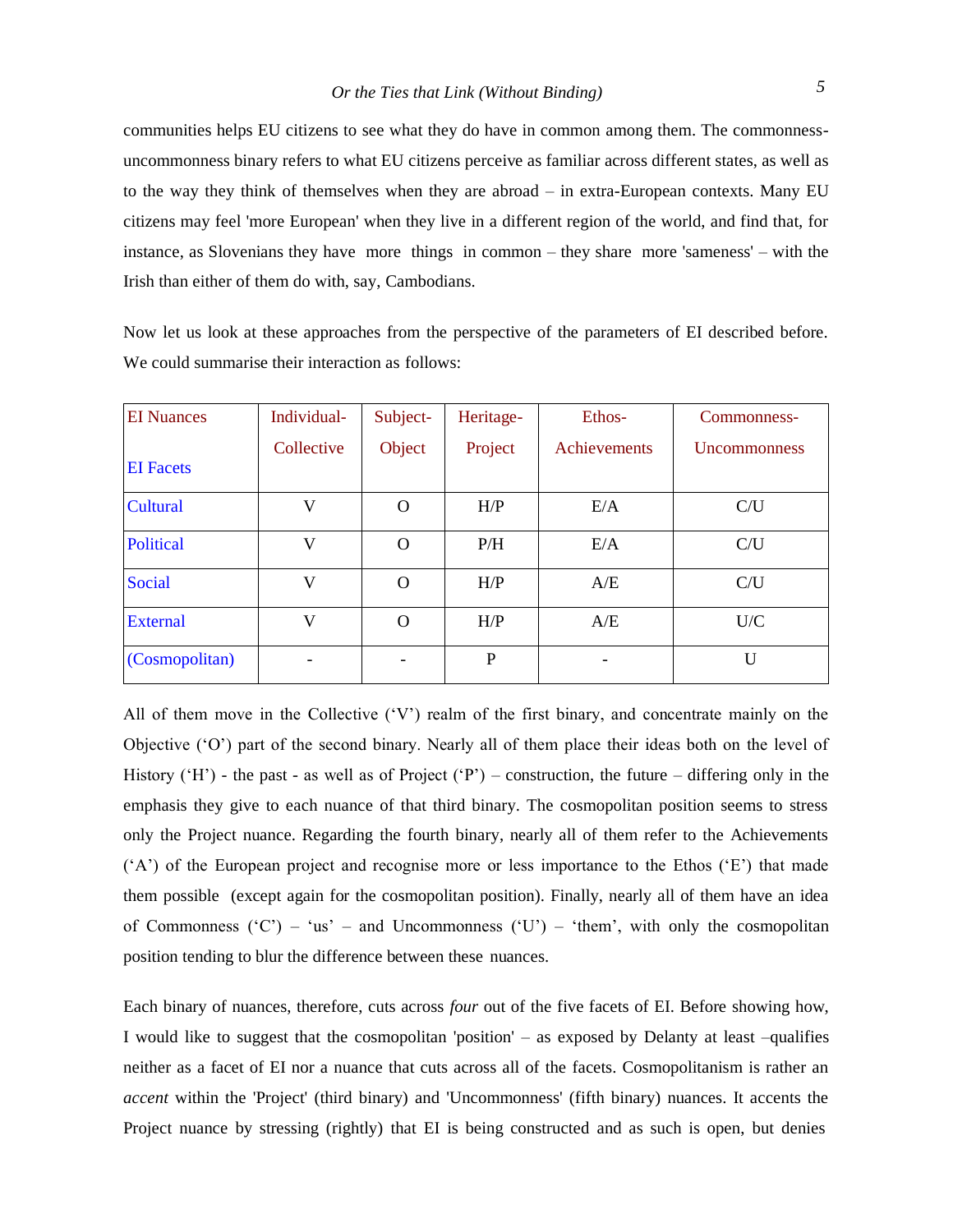(wrongly in my view) the importance of the Heritage nuance, the given or historical side. It accents (rightly) the Uncommonness nuance in an effort to render EI inclusive, but at the price of denying (wrongly, I think) the Commonness nuance that every political community has – lest any delimitation becomes impossible not only at the real but also at the conceptual level (e.g. an 'EI' that is not European and does not identify).

The perspective adopted in my analysis takes only one nuance in each of the first two binaries (Individual-Collective and Subject-Object). This is convenient for a normative study in political philosophical perspective, but does not mean that it is the only possible approach. Other approaches might consider the 'Individual' and 'Subject' nuances in the first two binaries. A number of empirical studies, for instance, may be interested in how the political community is perceived and experienced by citizens (the Subject nuance): enthusiasm, apathy, and so forth. Other studies might concentrate on individual cases of multiple identities (Individual nuance): a woman born in Innsbruck who sees herself as Tirolean, Austrian, Central European, EU citizen... All of them would still be talking – validly - about EI but moving in different parameters of the subject.

Now let us see how nuances cut across facets. I will leave aside the first two binaries (Individual-Collective, Subject-Object) because they do not change from facet to facet in my analysis.

#### **Nuances across facets**

One way in which the Heritage-Project binary shapes each facet is by allowing a look to the past (heritage) in order to learn what Europe is (i.e., what it has been up to now). In cultural terms this includes, among other elements, the influence that Biblical and the Enlightenment morality and conceptions have had in the creation and unfolding of the EU. In the political area it is manifested in the progress of supranational, transnational and international cooperation and the development of democracy throughout the region. The political facet also relies on heritage aspects of EI related mainly to the Enlightenment. Socially, the Heritage nuance appears in aspects of equality, nondiscrimination and welfare. Externally, it relates to the role the EU has already played as a 'normativepower', promoter of 'European values'.

The contrast of the Heritage nuance, that helps to balance it, is Project, which opens what EU citizens are living today and what they want to become. Culturally they have moved from the Christian to the Modern (Enlightenment), and then to a Post-modern (therefore also post-secular). Here the cosmopolitan accent is very important, because it reflects another phenomenon that EU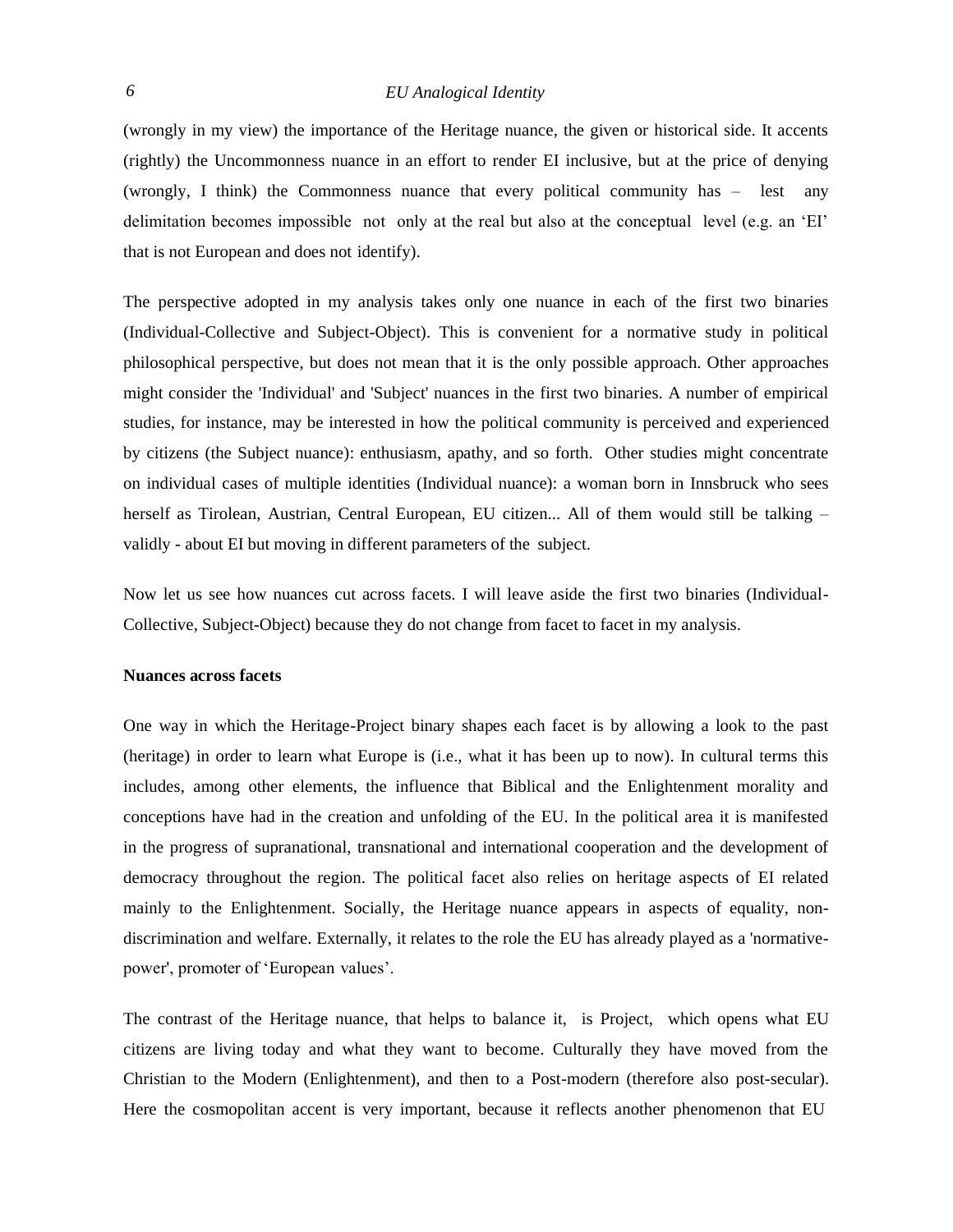citizens confront today: globalisation to unprecedented levels. Peoples with very different cultural backgrounds have immigrated in large amounts to the EU. They are becoming citizens and are having children. The Project nuance points towards the future, which depends on how EU citizens – all of them – want to shape it. The political position, assuming that law is enough as foundation, concentrates on the open, Project nuance of EI (third binary) which it sees in the deliberative process of law-making and participation in the public sphere. Politically it presents EU citizens with decisions they will have to make regarding the polity (EU), its form or constitution, the degree of its integration and the ways to make it more democratic and at the same time more efficient. Socially Project means the new challenges of integration, cohesion and equality not only legal but also in terms of education, employment opportunities, and the future of welfare systems. Externally it means the negotiation of 'the limits of Europe', the accession processes, common immigration, foreign and security policies, and the international role of the EU *vis-*à *-vis* other 'powers' – both 'soft' and 'strong'. Here the cosmopolitan accent is relevant too.

The Ethos part of the fourth binary is manifested in culture in different ways. It can be seen, if we accept that the Biblical and Enlightenment traditions – taken in a broad sense – form an essential part of Europe's cultural background, in the virtues and attitudes that allowed the growing number of members of the EU project to build something together. Though the project about which we are talking was not intended as a cultural enterprise, there is no doubt of the role of Enlightenment culture – the inspiring core of Social Democracy – as well as of Biblical culture – brought inside the project, among other groups, by Christian Democrats – in the successful construction of the EU. Reconciliation, equality, separation of church-state, personal freedom, forgiveness, acknowledgement of crimes like those perpetrated by totalitarian regimes (including the Holocaust), solidarity, subsidiarity, cooperation, are all virtues that emerge from that background. Socially the Ethos nuance was manifested in virtues like tolerance, inclusion, non-discrimination, care for all sectors of society, integration and respect. Politically it was present in the willingness to deliberate and listen other parties, the emphasis on the promotion of democracy and accountability, readiness to negotiate, request and concede in order to get unified decisions, and the quest for ever more legitimate and representative forms of participation. Externally the Ethos nuance has shaped positions and actions that EU countries have taken increasingly together and that reflect their internal (cultural, social, political) *Ethea.* Negotiation rather than force to attain solutions, respect for diversity, solidarity with developing regions, reconciliation and forgiveness as the bases for stable peace, the rule of law and democracy as ordinary ways in the political life are just a few examples.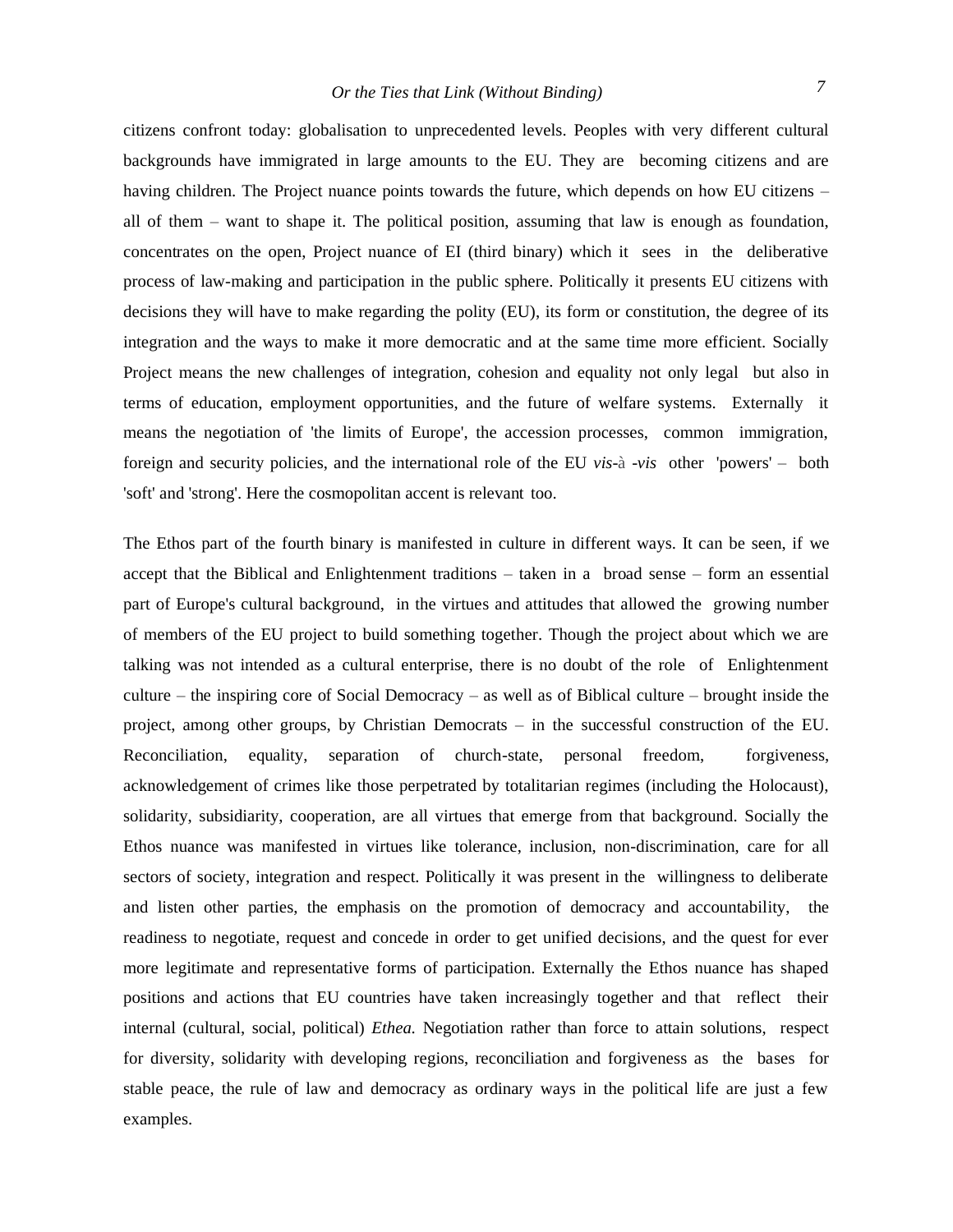The Achievement nuance in the fourth binary is present in every facet as well. Culturally Europeans have attained shared values and a morality that has become implicit in the way institutions and relations work. Bible and Enlightened values permeate all of the EU countries today. Politically the Achievement nuance is most evident in the presence of democratic regimes based on the rule of law and respectful of human rights in all member-states. Socially this nuance is patent in Giddens's explanation of the 'European Social Model' which has been explained before. Externally, the Achievement nuance would contain Manners' description of the positive influence and increasingly more significant successes of the EU as an actor in the global scene in terms of fair trade, environment protection, human rights, peace-making and global rule of law.

The Commonness-Uncommonness binary is present in different ways in every facet as well. Culturally the presence of new groups with different cultural backgrounds has lead to the realisation (under Ratzinger's perspective) that Europe is not culture neutral and that it does have widely accepted moral values, desirable virtues and conceptions of life, which are more familiar or 'common'. The experience of what is – or has been so far – uncommon can only be digested and adopted positively if it is recognised in the first place. Socially the 'European model' is in general perceived as common, in contrast with other styles which feel uncommon.<sup>5</sup> Externally Commonness would be perceived (again) in the foreign affairs style of negotiation to solve conflicts, emphasis on democracy and the rule of law, sustainable development, in contrast with Uncommonness made manifest for example with United States in the approach to the 2003 Iraq War or with China regarding human rights and treatment of minorities (for instance in Tibet).

Having described in the first section the facets of EI and in the second its nuances, the following task is to show how facets and nuances play out together in a comprehensive, composed notion.

#### **Nuances and facets in interaction: a composed EI**

EI in the way considered here - in its Collective (within the first binary) and Object (within the second binary) nuances – could be envisaged as a glue that binds, or rather a link that relates the EU citizens together in a community. EI makes them see each other – following the root of the term 'identity' – as 'the same' in a sense thin enough to allow them to keep their individual and collective (or 'sub-collective' or group) diversities (for example their language), but minimally 'thick' just enough to still keep them as 'one', as a unity, as *a* political community.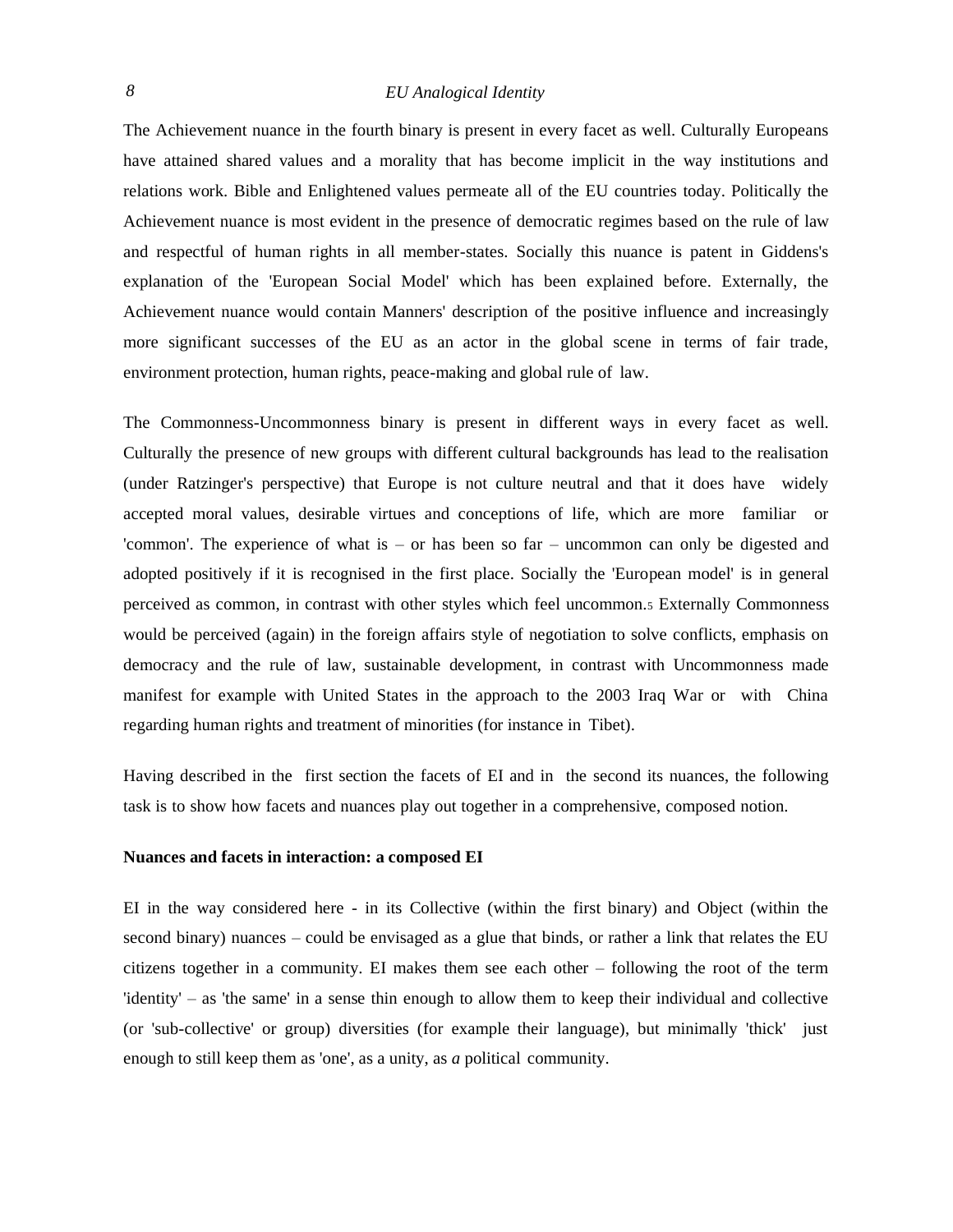In the following paragraphs I will submit that EI, if it is to denote a principle of unity for the community of EU citizens, can be better conceived as the composition of facets and nuances explained before. Facets provide aspects of EI, whereas nuances shade them. The result is a composed EI.

The first element of a composed EI, following Habermas, is the foundation of the political community as such, the political facet. The political community is formed of citizens – a political concept - bound with each other by legal ties. The polity is built upon a constitution freely agreed by the citizens. They participate through deliberation and representation in the making of the laws which they will then obey. That the EU is a polity *sui generis* with a constitution of sorts (body of treaties) and the participation of citizens to a large extent mediated by their states makes the picture more complicated, but does not change the principle. The abundant literature concentrated on the EU's 'democratic deficit'<sub>6</sub> attests to the importance of the political facet. Part of what binds EU citizens together must have to do with the way in which their polity is organised, the part they can play in its construction, their shared laws and the manner in which national sovereignty is preserved and at the same time checked by a supranational dimension.<sup>7</sup>

The political facet has both historical (Heritage) and constructed (Project) elements (third parameter). The liberal and republican traditions play an important role in today's conception of the EU. At the same time – and in harmony with those traditions – the EU is today an open project also from the political point of view. Some argue for a minimal integration, closer to an international organisation with a common market. Some others push for a 'fully fledged' polity (i.e. a federation). Still others feel inclined to an arrangement that improves – but does not substantially change – today's political form: a quasi-polity or, using a term coined by Bellamy & Castiglione (1997:441- 445)8, a 'mixed commonwealth'. Habermas' intuition that an EI can be formed by the participation of EU citizens in the (EU's) public sphere proves insightful. At the same time, his reliance on the political democratic traditions that have developed in Europe and elsewhere (notably in the United States of America, though not only) is perfectly valid. History explains why we are here today: but that does not stop us from moving ahead. History and construction are both parts of the political facet.

Ethos and Achievements (fourth binary) nuance the political facet as well. Political or civic virtues have been and are necessary for the polity – especially a democratic one – to work adequately. Active participation, solidarity and engagement in open and rational discourse with other citizens are essential for the working of a political community and cannot be dictated by law. The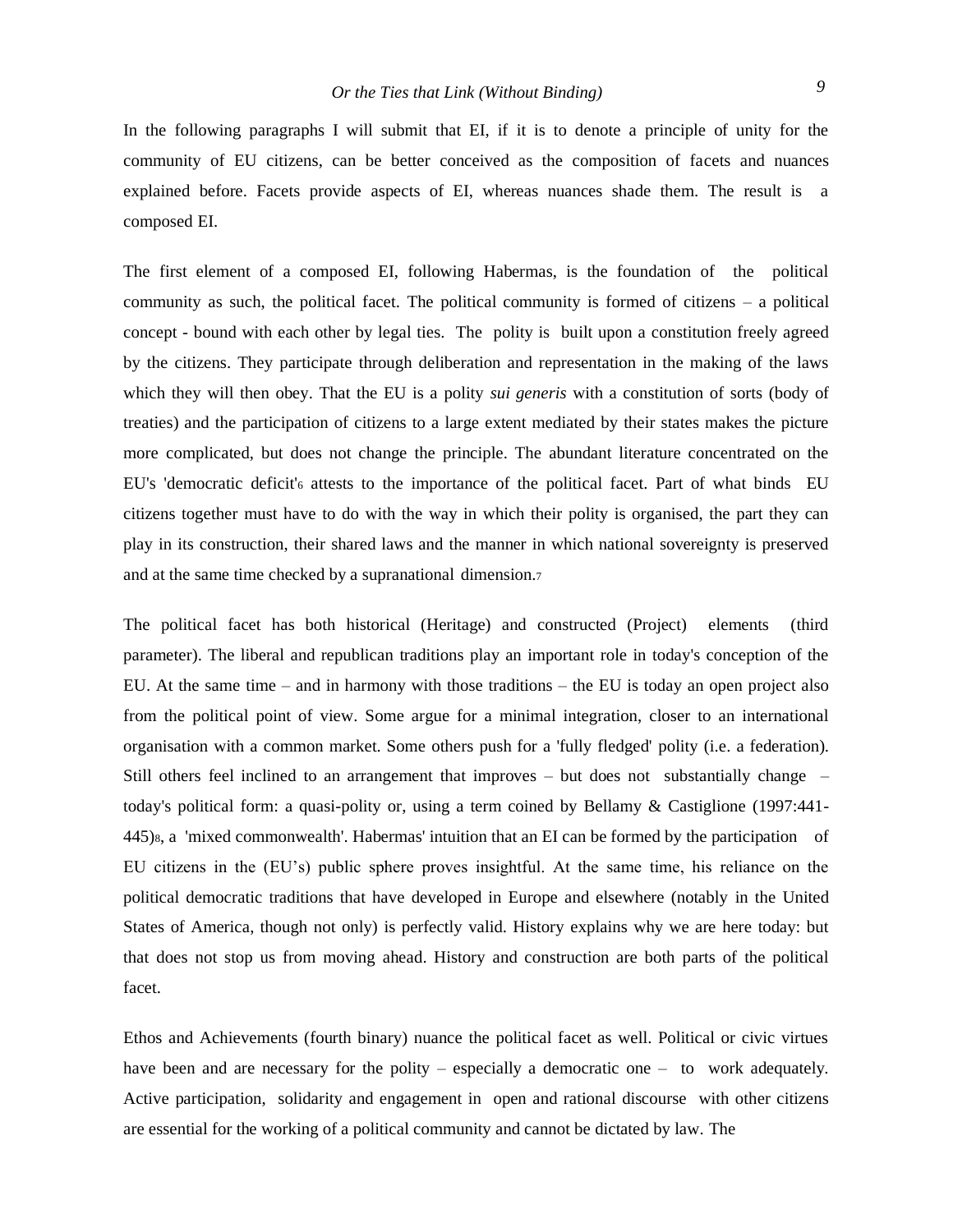achievements of what today is the EU provide colour to the political aspect as well. Somehow there is a mixed (transnational and supranational) legal system that works, and though if it applied to become an EU member the EU would not meet the admission political criteria9, it still is a profoundly 'philo-democratic' institution in constant search for an increased legitimacy and a clear promoter of democracy in the whole region.

This idea leads to the nuances Commonness-Uncommonness (fifth binary). The political aspect has an implicit reference to the civic virtues the EU possesses in its member-states and citizens, and a different situation 'outside'. Formally at least, the 27 EU member countries are the space of Commonness. Defining what Europe is can be controversial, because it does not have clear-cut geographical limits, <sup>10</sup> and because there may be differences also between countries *within* the EU. But a sense of what is familiar (European) and what is foreign (non-European) does exist. The awareness of what the EU citizens have achieved in political terms and that is so difficult to conquer in other political communities, forms part of a composed EI.

Good governance, just and efficient political system, deliberative democracy, respect for human rights and the rule of law, all part of the political atmosphere, bolster a climate for the appearance of the 'European Social Model', emblem of the second facet of a composed EI. Such way of life, so cherished by Europeans, reflects the social aspect of EI. Giddens captures it well. To be sure, European societies are far from being perfect, but there is no doubt that they are advanced.<sup>11</sup> Moral, political and economic freedom, equality, unemployment support, old-age pensions, moderated working weeks with the corresponding leisure to cultivate other areas of life, access to good education, efficient transport systems and a tolerant an open society are only some factors of that climate. Many EU citizens (as well as tourists and visitors) see this social climate as a very important feature of Europe.

The social aspect is shaded by the Heritage nuance (third binary) when the prosperity that has been conquered progressively in half a century throughout the region is considered. This becomes palpable in the analysis of rights that EU citizens enjoy today and that were not recognised just a few decades ago. The social facet contains also an open, Project nuance, because notwithstanding the good progress, there is still much to advance in terms of rights, benefits (and their sustainability) and equality from a trans-European perspective.

The Ethos or character (fourth binary) that inspired that way of life is part of this social facet, if not as evident as its Achievements. The practice of social virtues such as justice and equality, tolerance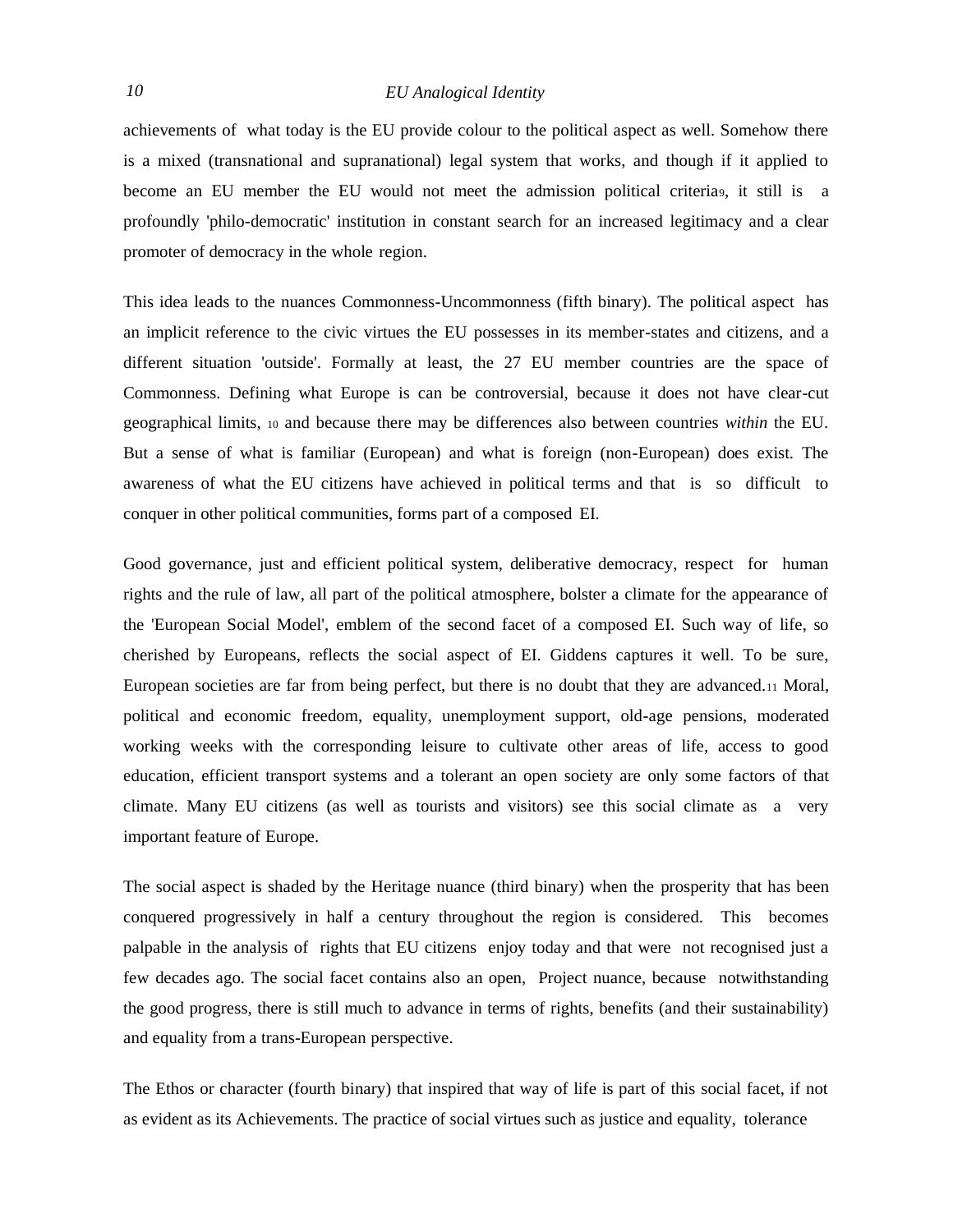and inclusion, hard work and care for the environment, for example, has helped to develop and maintain the European way of life with all its achievements. 'Economic virtues' like free enterprise, open markets and efforts for fiscal discipline (true, not always exemplary in all Member States), capital and labour movement and others, also account for the achievements in this area that, though named 'social', includes economic elements without which prosperity would have been unattainable.

As for the Commonness-Uncommonness binary, the stress when referring to the social way of life that EU countries have reached is on the collective self, but has as an implicit and very powerful background 'the other' or 'extra-communitarian' which is not always similar. We do not have to look very far, in other continents, where the contrast with Europe is pronounced: several countries today, even some among those applying for membership to the EU, have a very different social (and, for that matter, political) atmosphere.

For Ratzinger (2004) culture is 'the social form of expression, as it has grown up in history, of those experiences and evaluations that have left their mark on a community and have shaped it' (60-61). It is an attempt to understand the world and the existence of man within it. It shows us 'how to go about being human, how a man takes his proper place in this world and responds to it' by improving himself and living his life successfully and happily. It is a pattern that each one can walk only with the help of others, a question therefore also about the proper shaping of the community. Culture is therefore a perception that opens the way for practical action – of which values, morality and transcendence (or the divine) are an important part. European culture, if we accept this formulation, would be shaped – among other elements – by the metaphysical conceptions and the morality of the Biblical tradition (summarised in the Mosaic Covenant). In this sense the cultural aspect is also relevant to a composed EI.

The historical, Heritage nuance of this cultural facet is, drawing from Ratzinger's perspective, as evident as its Project, constructed side. European culture has been formed by the interaction between 'Jerusalem (Biblical tradition), Athens (Greek philosophy) and Rome (Roman organisation), but also by the interaction between Romance, Germanic and Slavic peoples, the Enlightenment, the experiences of totalitarianism and the Holocaust, and the post-War reconciliation and reconstruction. The interactions and transformations have not stopped there, they continue to happen today. Europe's culture is *both* Heritage and Project in constant evolution.

Ratzinger has outlined the importance within that culture of Judeo-Christianity and Modernity – the Bible and the Enlightenment – in a particular way with respect to questions of existential meaning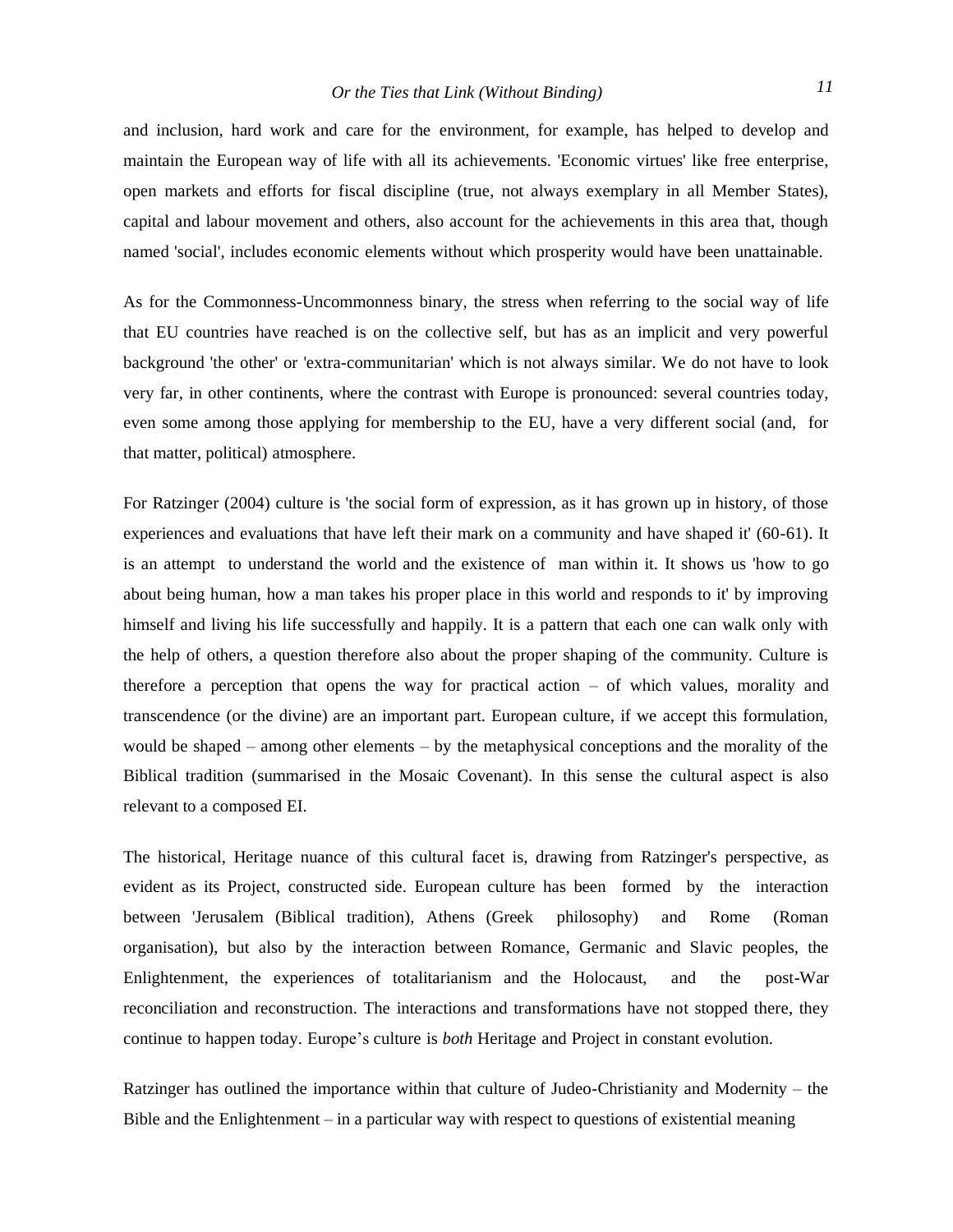and morality for Europe and for the EU. These elements explain the Ethos that has helped to attain big achievements for Europeans. One of such Achievements could be, for example, an understanding of the political and the religious spheres as independent from each other in their own fields. Another could be the force of forgiveness and reconciliation among up to then adamant enemies in the construction of the first European Communities.

The cultural aspect of EI contains also nuances that regard the European (collective) self -Commonness – and the collective other - Uncommonness. EU citizens perceive their collective self as different from others which could alternatively be the United States, the Islamic world, China, Russia. The current and undeniable problems the EU is having today receiving and accommodating at least a good part of immigrants (and new citizens) is that they are perceived as 'culturally other'. Surprisingly, the biggest contrast of the newcomers is not mainly, if we attend to the moral core of European culture, with its Biblical tradition, but with that of the Enlightenment.<sup>12</sup>

If Delanty's cosmopolitan position offers alternatives to republicanism in the construction of the EU polity, it should become a nuance of the political aspect. If it refers to 'societal encounters' it should be included as a nuance of the social aspect. If it means 'a constant transformation of culture' then it should be placed a nuance of the cultural aspect. If it is referring to the role of the EU in the world arena then it should form part of the external aspect. In every case it stresses the construction, Project nuance in the third binary and the otherness, Uncommonness nuance in the fifth binary. Because of that cosmopolitanism, at least in the way presented by Delanty fits better as a desirable quality of other aspects than a facet in itself. Since it appears in at least two of the nuances, but is not substantially different from them, it seems not a different nuance but an accent to existing ones.

The external facet, however, is an essential element. It is under this perspective that an often thin but real shared identity among Europeans emerge. Even though Manners could be criticised for excessive optimism as ideals and aspirations are not always distinguished from actual accomplishments, it is true that work in the direction he points has been done and is important to EU citizens. They are  $-$  at least this is the implication that can be drawn from Manners' work  $$ interested in promotion of peace, equality, development, the environment and international law as means to solve disputes at the global stage. And Europeans do appreciate – especially when they are out of their region - the social, cultural and political values (even if they are perfectible) that they enjoy at home. The idea that the EU is a totally other especially to the United States could be challenged – probably the differences are not as pronounced as some intellectuals would have them. But there is no doubt of the emulative power of the EU and its distinctiveness from other polities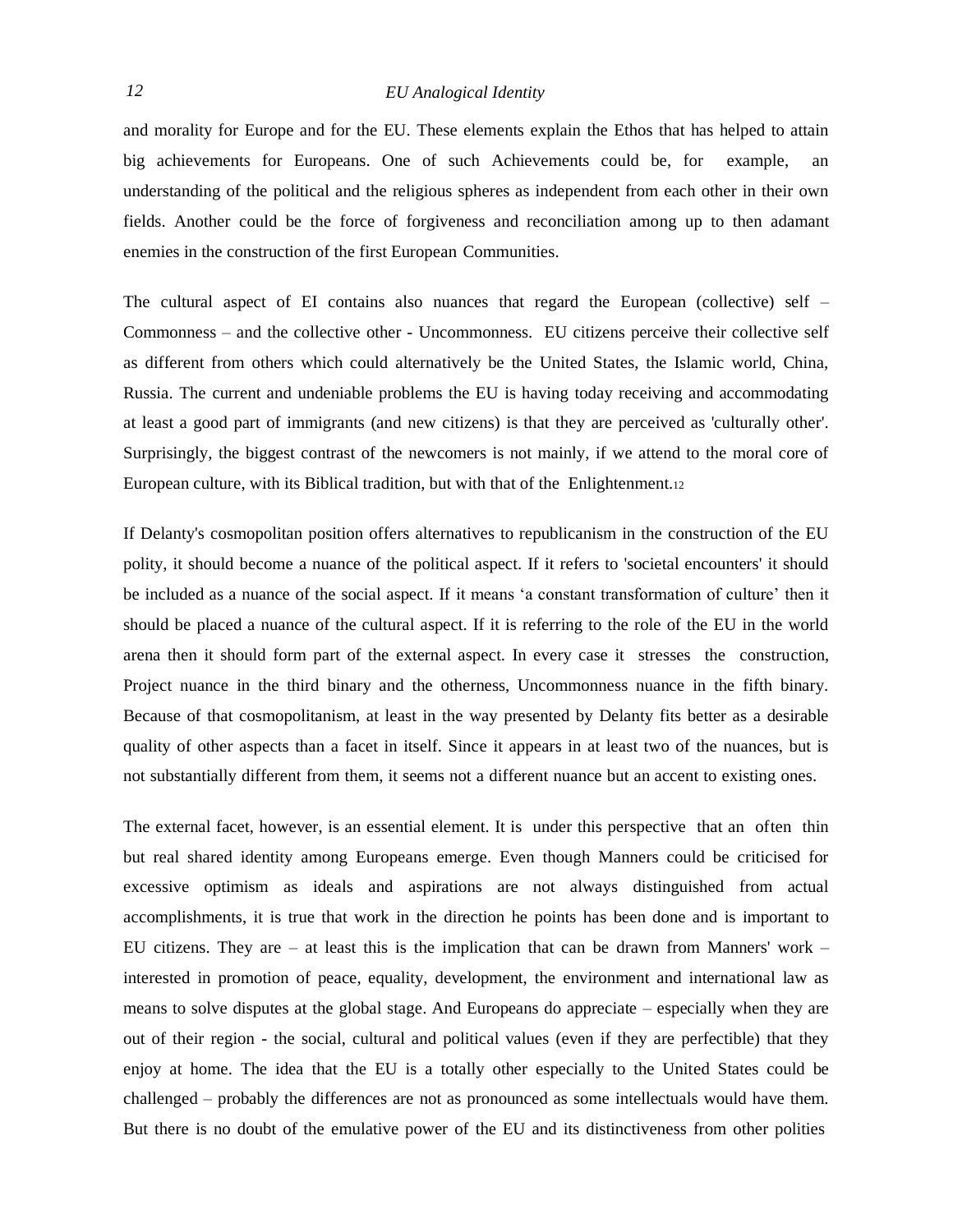and regions according to Manners' account. Even with all the things that need bettering, the EU has been capable of certain achievements and it exerts a global influence in the world – both in the vicinity of and far from its current borders.

The construction of the EU from its beginning as an international and supranational community, its structural evolution, the theorising about stateness and polityhood, the character of its legal entanglement, just to mention a few aspects, have not for nothing fascinated the attention of scholars from the most varied disciplines and politicians from the most different ideologies.13 The EU is seen with wonder and hope also in other regions of the world which have been suffering for decades tragedies similar to that of mid XX century Europe, but enjoy few of its achievements. The historical, Heritage nuance is evident; and so is the open, Project one. Nobody could regard the EU as something set in stone already. Precisely its indeterminacy in so many respects (starting from its definition: is it a polity, and if so of what kind?) stimulate fruitful debates and give the contributors the feeling of being part of a question that is by no means settled.

The external aspect has certain references to the Ethos and Achievement nuances, which become evident for example in Manners' mention of the use of community and international law to set, respectively, internal or external disputes. The cultural, social and political 'virtues' and values of the community constituted by EU citizens have helped them to become a positive agent in the world. The mostly beneficial influence of the EU, for example, on candidate (or aspirant) countries can be seen on the efforts of the latter to improve their records on human rights, democratic transparency, the rule of law and even settlement of long lasting regional disputes in order to attain membership. The EU's economic prosperity has reached faraway regions who receive help for development in different ways.

The external aspect contains also the idea of the collective self and the other – the Commonness-Uncommonness nuances – what EU citizens like about their community today and which is different from other collectives, what they perceive to be their styles, their ways of government, their social landscapes, their cultural traditions, and those of the external world in constant interaction – most eminently through trade and immigration – with the EU.

### **Composed EI as analogical: links without bonds**

There is one last feature in the concept of EI that needs explanation (Jiménez 2010:16): its being *analogical*. This feature allows harmonisation of facets and nuances, and facilitates the explanation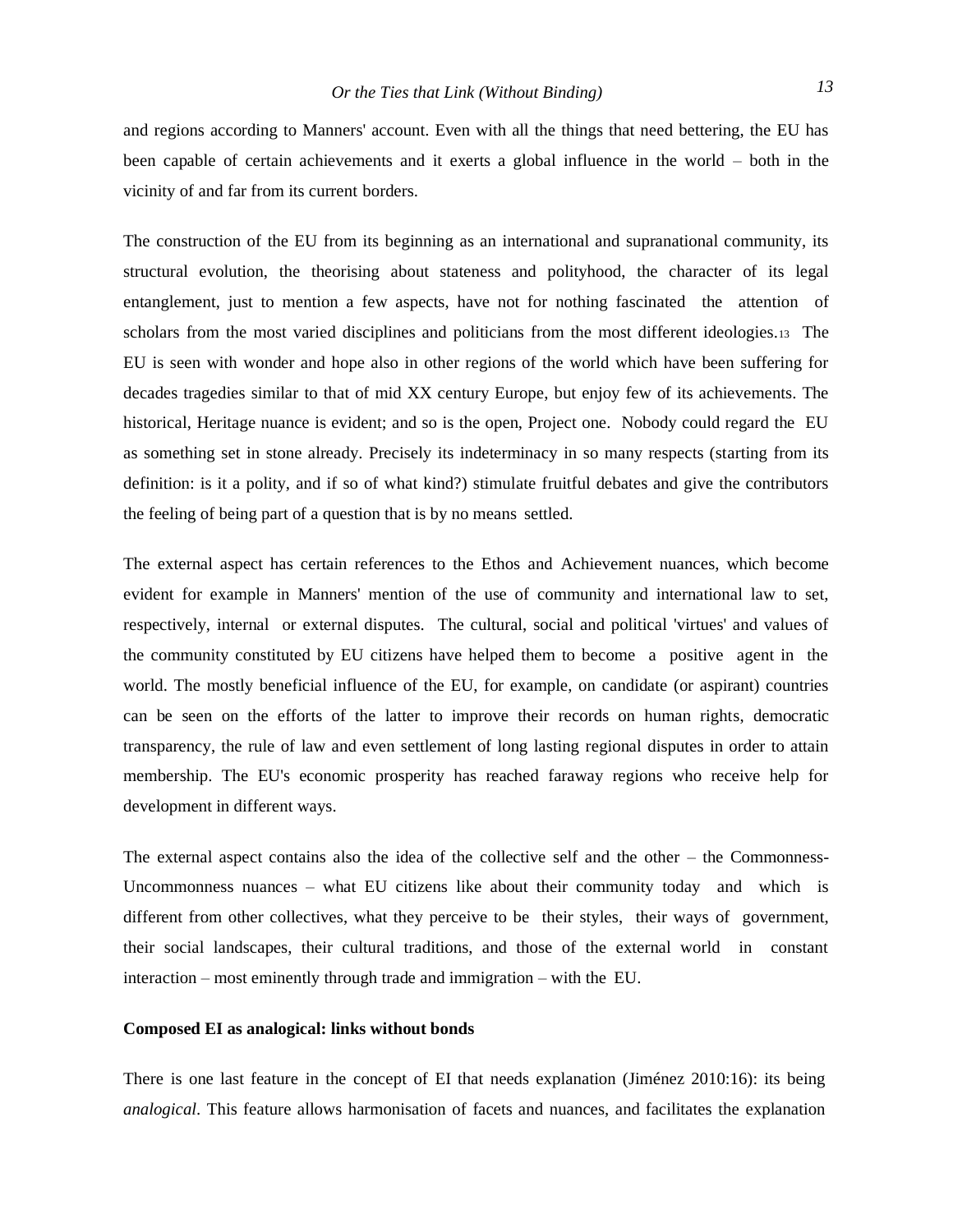of their interaction as a whole. The EU cannot be understood as just another political community: it is not a nation (rather, a group of nations) and it is not a state (at least not in the ordinary sense of the word). Viewers of the EU as an international organisation for economic purposes only, feel uneasy about the way in which the common market has become increasingly more entangled beyond pure trade relations. Similarly uncomfortable – but for very different reasons – have become those who would have the EU as a fully-fledged, 'real' polity (a federation for instance) but who instead witness a very complicated and vague political (and legal, and economic...) arrangement, difficult to define and coordinate, and even more difficult to legitimise on democratic grounds. The EU, meanwhile, remains at an impasse between the two options.

With Bellamy & Warleigh (1998) who propose a 'workable' model of EU citizenship for 'the messy polity of Europe', I would like to suggest that the apparent 'impasse' might actually be indicative of the wish of Europeans to move neither 'backwards' (to simple economic community) nor 'forward' (towards a federation). The impasse, provisional as it appears, may be saying something to which the European project's architects should pay attention. Bellamy & Warleigh advance wittily that 'there is virtue in living with mess if we can make it ours'. Maybe the 'mixed commonwealth' is a third option in its own right. What would it mean in terms of EU citizens' identity?

It would mean that a composed EI is better understood as 'analogical'.<sup>14</sup> If the EU is a polity at all, it is certainly not an 'ordinary' one (a nation-state). EU citizenship is not of a 'normal' kind either. Because in this case the political community and its membership (citizenship) – both of sorts – coexist with other political communities and memberships which are such in a *proper* or more conventional way but that at the same time are neither completely similar nor altogether alien to each other15: the EU and Luxembourg are not the same polity, but they are not completely unrelated either, and the latter is a polity in a stronger sense than the former. The EU is a political community only in an analogical – weaker – sense, and so are the EU citizens. The analogical tone sets the apparent tension between the EU and its Member States, between EU citizenship and European national citizenships in a certain harmony. A composed EI is more fully apprehended in analogical perspective.

An analogical conception of EI would help to mediate and harmonise both the facets and their nuances. Deep inside, the reservations – often strong and not altogether unjustified – to speak about EI arise from the fact that one may be European but more strongly German and even more, Bavarian, for example. Inside EU Member States there are different regions, even national groups (like Galicians in Spain, Welsh in Britain or Swedes in Finland). There may be similarities between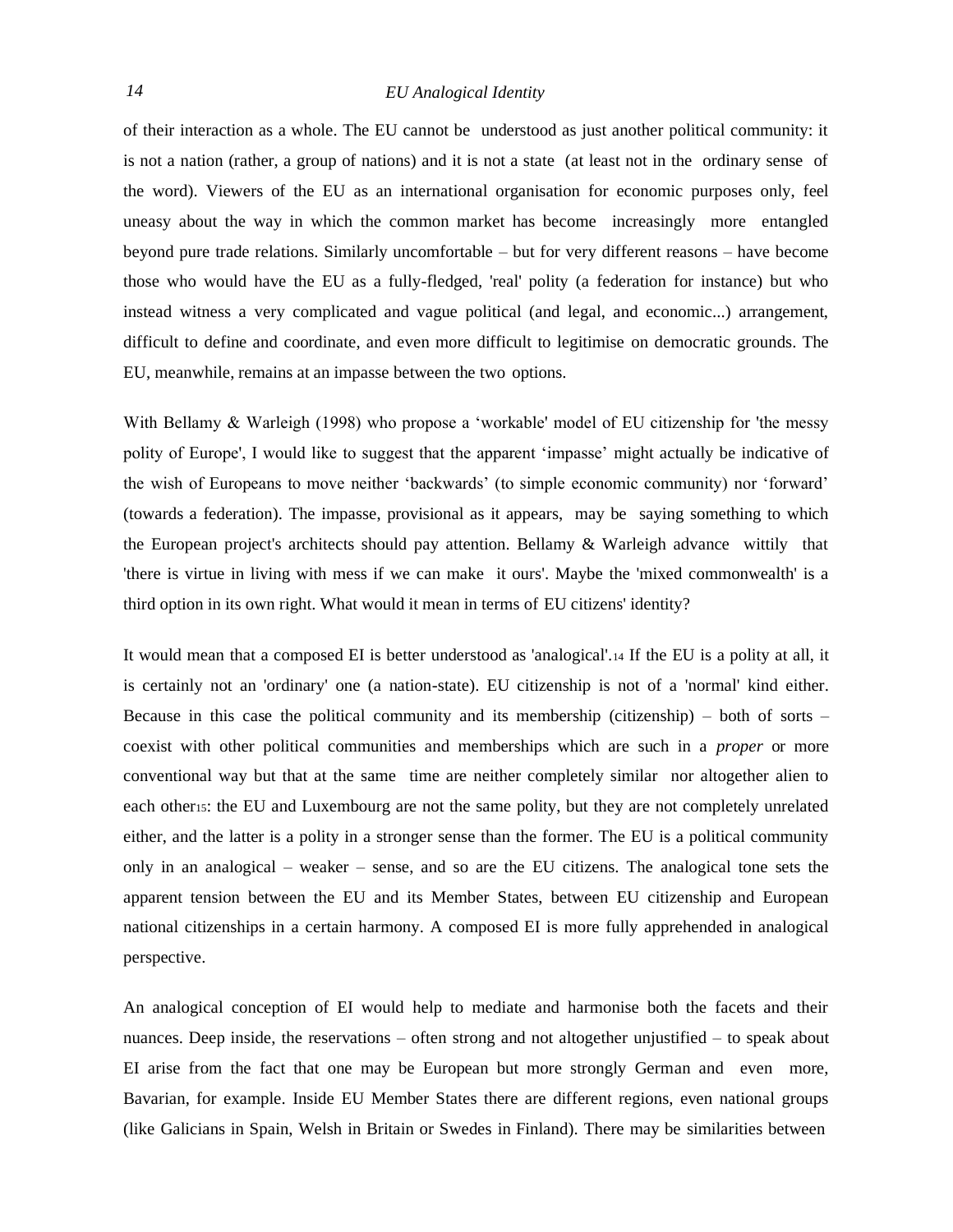European peoples, but that does not mean complete sameness (identity), but only an analogical one. EI's plasticity, captured by the analogical tone, acknowledges and easies the tension between the national and the European. The *price* of harmonisation is the renunciation of a strong or thick conception of EI, but the *prize* is a workable EI. Because the analogical tone explains better a multifaceted and nuanced EI, I propose to call this conception of EI 'analogical'.

Analogical EI considers first of all the cultural, political, social and external facets as part of one concept, giving a place to each according to its own sphere and interconnection with the rest. Some social achievements for example can be worked out when grounded on a specific political organisation, to which a shared cultural atmosphere contributes. But an analogical EI would also help to see that, *stricto sensu,* there is no such thing as a *European* (or even less, *EU)* political (or cultural, external, social...) facet. That would be as adventurous as to say that the political systems in Portugal and Finland, Denmark and Bulgaria are equivalent – a serious nonsense. Or to say that Christianity and the Enlightenment in Poland and the Netherlands happened and were experienced in the same way. Or that the welfare system in Sweden is equivalent to that of the Czech Republic. Or that France and Britain favour exactly the same external image of the EU on the world-stage.

Analogical EI outlines the importance nuances have for the different facets, seeking a balance among parameters and within them. It is as relevant to see the Project nuance of identity as is to see the Heritage one, without cancelling either. Achievements are relevant as much as is their foundation in a certain Ethos. Openness to Uncommonness is as essential as knowledge and appreciation of Commonness. And each nuance binary plays out in a different way within the cultural, political, social and external facets, all of them relevant to a thorough understanding of EI.

Finally, analogical EI takes into account the character of the EU as a 'mixed commonwealth' and the corresponding ways of belonging: sub-national, national, European. The EU is an analogical polity and EU citizenship is an analogical way of belonging – accompanying, not substituting, the national realm. An analogical, composed EI, entails a conception of integration half way between total unity and absolute diversity, it allows for links to be established and kept without binding, reminding and reassuring EU citizens and Member States that they are, after all, in part similar and in part different.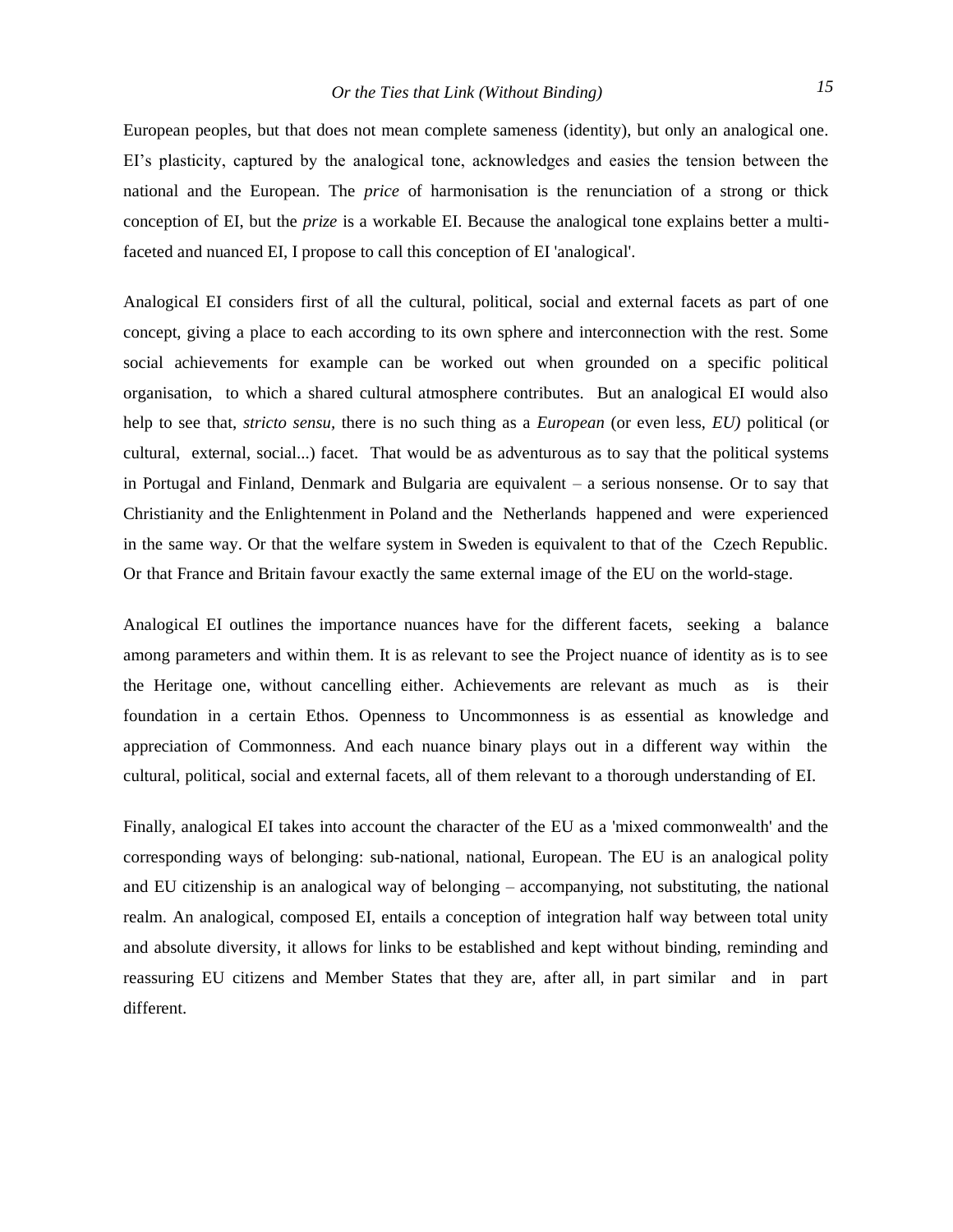## **References**

- Baczynski, Jerzy (2007) 'The flaws in Europe's democracy' *Europe's World* Policy Journal, Viewed on-line August 2010: [http://www.europesworld.org/NewEnglish/Home\\_old/Article/tabid/191/ArticleType/articlev](http://www.europesworld.org/NewEnglish/Home_old/Article/tabid/191/ArticleType/articlev) iew/ArticleID/20495/Default.aspx
- Bellamy, R & Castiglione, D (1997) 'Building the Union: the Nature of Sovereignty in the Political Architecture of Europe' *Law and Philosophy* (16):421-445 Kluwer Academic Publishers, The Netherlands
- Bellamy, R & Castiglione, D (1998) 'Cementing the Union: the Role of European Citizenship' TSER EURCIT project, University of Reading. Accessed April 2010: ftp://ftp.cordis.europa.eu/pub/improving/docs/ser\_citizen\_bellamy.pdf
- Bellamy, Richard (2003) 'Sovereignty, Post-Sovereignty and Pre-Sovereignty: Three Models of the State, Democracy and Rights within the EU' *Sovereignty in Transition* N. Walker, ed., pp. 167- 190, Hart. Available at SSRN[: http://ssrn.com/abstract=1530445](http://ssrn.com/abstract%3D1530445)
- Berglund, Duvold, Ekman & Schymik (2009) *Where does Europe End? Borders, Limits and Directions of the EU* Edward Elgar, Cheltenham (UK), Northampton, MA (USA)
- Beuchot, Mauricio (2004) *Hermenéutica, analogía y símbolo* ('Hermeneutics, analogy and symbol') Herder, Querétaro
- Beuchot, Mauricio (2005) *Interculturalidad y derechos humanos* Siglo XXI, México
- Beuchot, Mauricio (2008) *Perfiles esenciales de la hermenéutica* ('Hermeneutics' essential profiles') Fondo de Cultura Económica & Universidad Nacional Autónoma de México
- Chryssochoou, Dimitris (2009) *Theorizing European Integration* Second Edition Routledge, New York
- Deely, John (2002) 'The Absence of Analogy' *The Review of Metaphysics* 55 (3) 521-550 Mar, accessed August 2010[: http://www.jstor.org/stable/20131750](http://www.jstor.org/stable/20131750)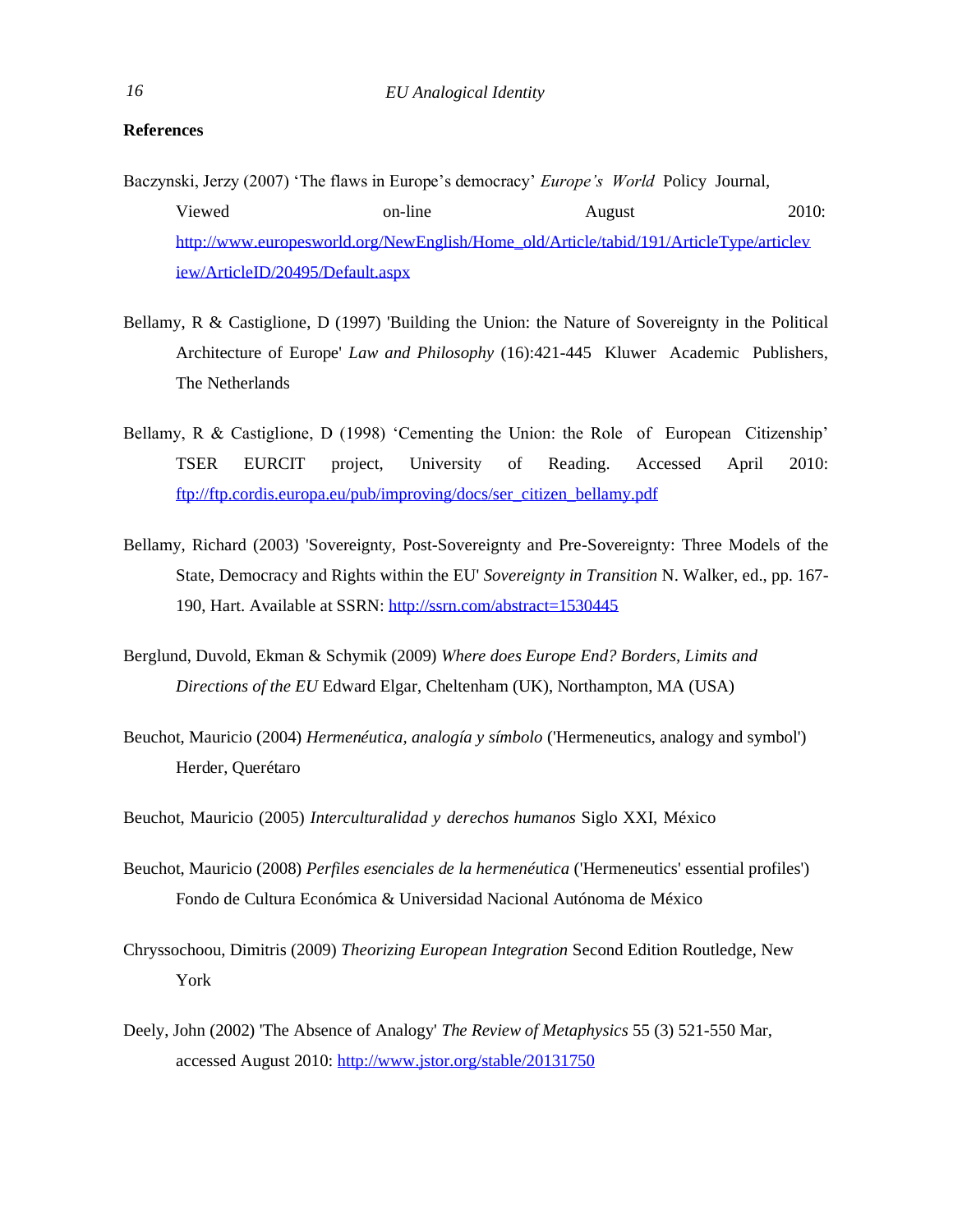- Delanty, Gerard (2005) 'The Idea of a Cosmopolitan Europe: on the Cultural Significance of Europeanization' *International Review of Sociology – Revue Internationale de Sociologie* 15 (3) 405-421 Nov
- Delanty, Gerard (2010) 'The European Heritage from a Critical Cosmopolitan Perspective' *LSE* Europe in Question *Discussion Paper Series* No. 19.
- *Democracy Audit* World Audit.org Accessed August 2010: <http://www.worldaudit.org/democracy.htm>
- Eriksen, Erik (2009) *The Unfinished Democratisation of Europe* Oxford University Press, New York
- Giddens, Anthony (2007) "Europa en la era global". (Translated from English into Spanish by Albino Santos Mosquera) Paidós, Barcelona
- Habermas, J & Derrida, J (2003) 'February 15, or what binds Europeans together: a plea for a common foreign policy, beginning in the core of Europe' *Constellations* 10 (3)
- Habermas, Jürgen (2006) *Time of Transitions* (edited and translated by Ciaran Cronin and Max Pensky). Polity. Cambridge
- *Human Development Report 2009 – HDI Rankings,* United Nations Development Program. Accessed August 2010[: http://hdr.undp.org/en/statistics/](http://hdr.undp.org/en/statistics/)
- Jiménez, Pablo (2010) 'Towards a Notion of European Political Identity' *Australian Association of Professional and Applied Ethics, 17th Annual Conference* (June), University of Sydney, Australia. Available at: [http://ssrn.com/abstract=1626054](http://ssrn.com/abstract%3D1626054)
- Manners, Ian (2008) 'The Normative Ethics of the European Union' *International Affairs* 84: I (2008) 65-80
- Morgan, Jardine & Franklin (1986) 'Analogy, Self-Identity, and Family Identity: Research in Progress' *Canadian Journal of Education / Revue canadienne de l'éducation* 11 (4): 584- 586, Accessed August 2010: <http://www.jstor.org/stable/1494590>

Prodi, Romano (2000) *Europe as I see it* (Translated by Allan Cameron) Polity Press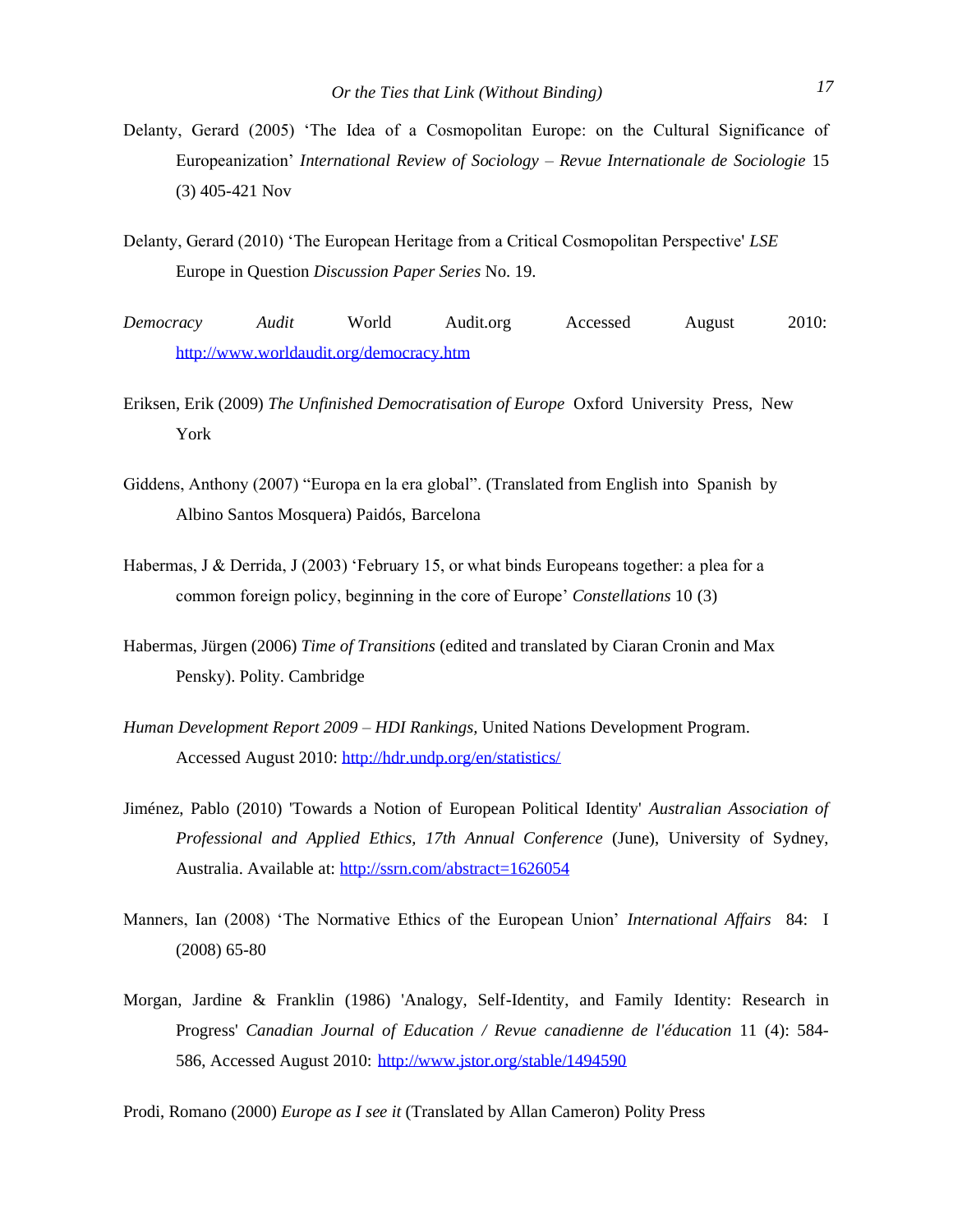- Ratzinger, Joseph (2004) *Truth and Tolerance – Christian Belief and the World Religions* (translated by Henry Taylor) Ignatius, San Francisco
- Ratzinger, Joseph (2006) *Christianity and the Crisis of Cultures* (translated by Brian McNeil) Ignatius, San Francisco
- Ratzinger, Joseph (2007) *Europe Today and Tomorrow. Addressing the Fundamental Issues.* Ignatius Press, San Francisco
- Renan, Ernest (1882) 'Qu'est-ce qu'une nation?' ('What is a nation?') Accessed July 2010: <http://www.bmlisieux.com/archives/nation01.htm>
- Walkenhorst, Heiko (2009) 'The Conceptual Spectrum of European Identity from Missing Link to Unnecessary Evil' *Limerick Papers in Politics and Public Administration* 2009, No. 3, Department of Politics and Public Administration, University of Limerick, Ireland

<sup>2</sup> I am very grateful to Dr Bruce Kent, Dr John Besemeres, Dr Matthew Zagor and Dr Vito Breda for their suggestions and comments to earlier versions of this article.

<sup>3</sup> Acknowledgements to Diane Humphery, Luciana Panei, Marie Knight and all the personnel of the ANU Library who help me constantly to find very specific bibliography, often difficult to locate and get. I thank them for their prompt, professional and effective support.

<sup>4</sup> And yet by mentioning Renan I am by no means implying that EI should be viewed as a *national*  identity. Europe is clearly not a nation, but a community of nations. My interest is in how Renan attempted to address the problem of finding a *polity's* source of cohesion. Some nations are polities. The EU is a hybrid polity as well.

<sup>5</sup> For example areas of Paris, Berlin and other European cities where a woman have to be careful on the way they dress on the risk of been abused, or where anti-Semitism is resurgent.

<sup>6</sup> See for instance Eriksen (2009).

<sup>7</sup> As treated by Bellamy (2003) among others.

<sup>8</sup> For which they in turn feel indebted to Neil MacCormick.

<sup>1</sup> Centre for European Studies & Centre for Applied Philosophy and Public Ethics - Australian National University